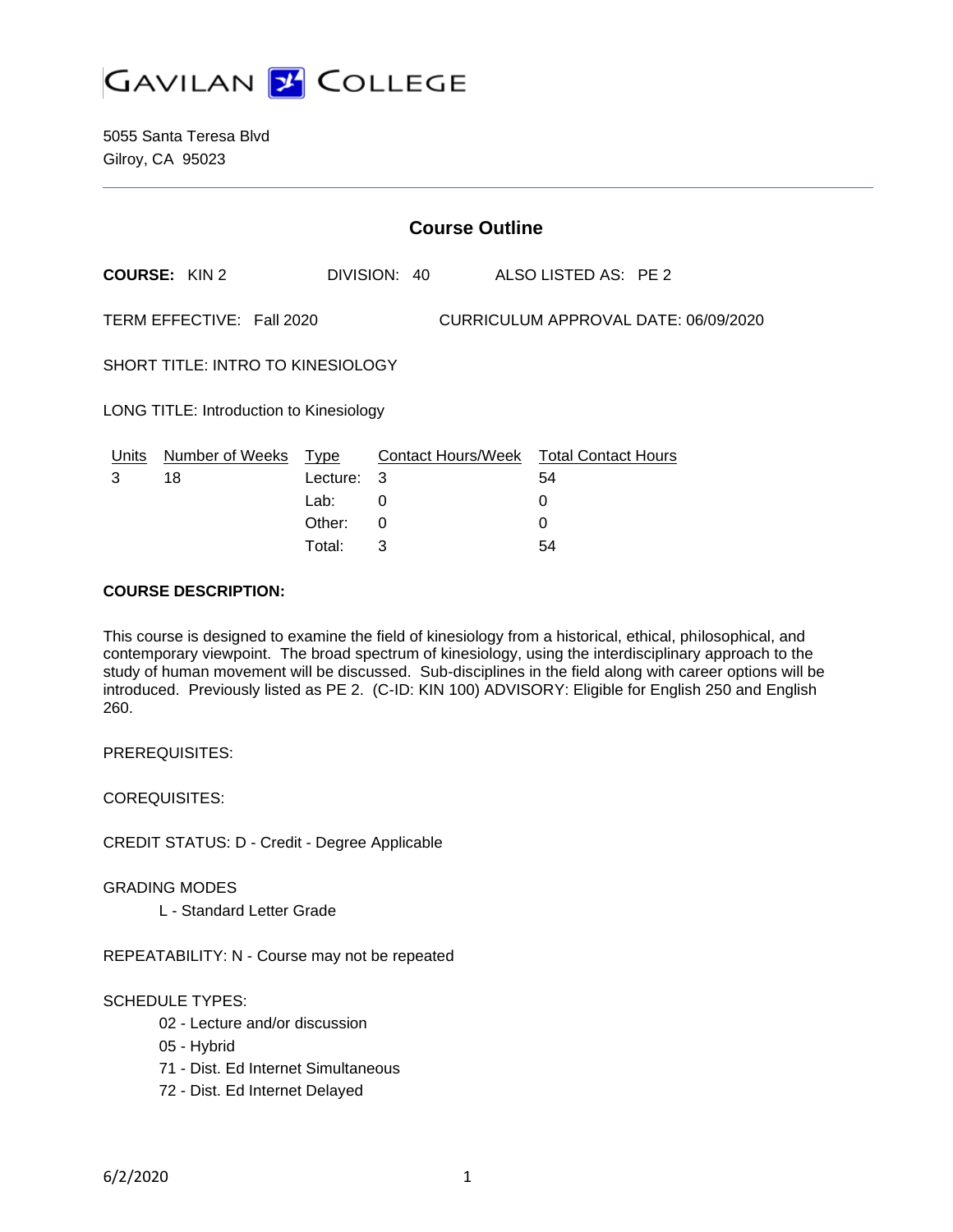### **STUDENT LEARNING OUTCOMES:**

1. Explain the importance of physical activity in daily life and the implications of this for the discipline of kinesiology.

Measure of assessment: report, exam, homework

Year assessed, or planned year of assessment: 2016

Semester: Fall

2. Identify the nature and demands of professional occupations, the career options available to students graduating from departments of kinesiology, and the qualifications associated with each.

Measure of assessment: paper, report, exam, homework

Year assessed, or planned year of assessment: 2016

Semester: Fall

3. Examine kinesiology and its importance as a discipline and identify current issues in the discipline and sub-disciplines.

Measure of assessment: homework, written report, oral report, exam

Year assessed, or planned year of assessment: 2016

Semester: Fall

### **CONTENT, STUDENT PERFORMANCE OBJECTIVES, OUT-OF-CLASS ASSIGNMENTS**

Curriculum Approval Date: 06/09/2020

9 Hours:

Content: Course introduction and orientation. Introduction to the discipline of kinesiology, including defining movement and physical activity. The focus of kinesiology and the spheres of physical activity will be presented. Physical fitness and obesity trends will be discussed.

Student Performance Objectives: Define the terms movement and physical activity. Describe the health benefits of a physically active lifestyle. Discuss the purpose of Healthy People 2010 and outcomes related to those goals.

6 Hours:

Content: Continue lecture on the focus of kinesiology and the spheres of physical activity, including experiencing physical activity. Discussion on spectatorship.

Student Performance Objectives: List and describe the spheres of physical activity. Discuss the discipline of kinesiology. Summarize the focus of kinesiology. Discuss the concept of sport spectatorship.

9 Hours:

Content: Presentations on kinesiology as an integrative discipline; scholarly studies of physical activity (SSPA): philosophy, ethics, and values. SSPA: History. SSPA: Sociology. SSPA: Motor behavior.

Student Performance Objectives: Explain the development of the sub-disciplines of kinesiology, including the history. Describe the benefits and goals of studying physical activity from a sociological standpoint. Explain the study of motor behavior.

9 Hours:

Content: Presentations on SSPA: Sport and exercise psychology; SSPA: Biomechanics; SSPA: Exercise physiology. Discussion on how they are all related, the integration of the sub disciplines.

Student Performance Objectives: Discuss the roles of a sport or exercise psychologist. Explain the application of biomechanics to physical activity. Discuss the roles and goals of exercise physiology. **Summarize** 

how they each fit into the discipline of kinesiology.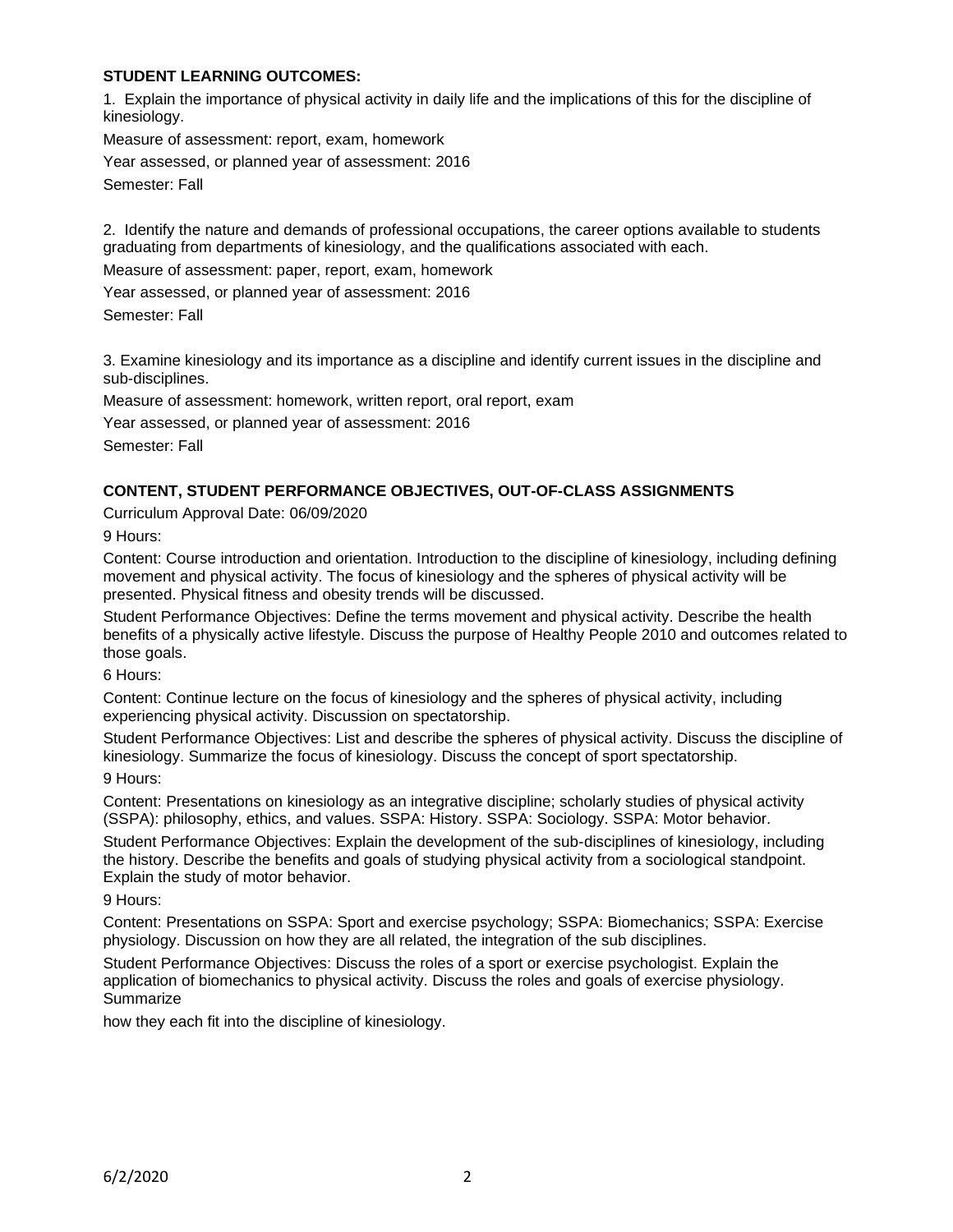## 6 Hours:

Content: Discussion on practicing a profession in physical activity (PPPA) and career opportunities available, including PPPA: Health and fitness professions. Continue to explore the code of ethics for various careers.

Student Performance Objectives: Discuss what it means to be a professional, including one's conduct and responsibilities. Describe the course work required for each sub discipline. Investigate the world of a health and fitness professional.

9 Hours:

Content: PPPA: Therapeutic exercise professions; PPPA: Physical education teaching professions; PPPA: Coaching and sport instruction professions; and PPPA: Sport management professions.

Student Performance Objectives: Investigate the world of a therapeutic exercise professional, physical education teaching professional, coach and sport instruction professional, and sport management professional. Summarize their functions, employment settings, and educational requirements.

3 Hours:

Content: Presentation of interviews with professionals working in the various disciplines or sub-disciplines of kinesiology.

Student Performance Objectives: Discuss the responsibilities and qualifications required for each profession within the discipline of kinesiology.

2 Hours:

### **METHODS OF INSTRUCTION:**

lecture, discussion, presentation, multi-media

### **OUT OF CLASS ASSIGNMENTS:**

Required Outside Hours: 18

Assignment Description: Homework: Read appropriate chapters in text. Complete activities assignments. View CDC and Healthy People 2010 Web sites. Study for quiz.

Required Outside Hours: 12

Assignment Description: Homework: Read related chapters in textbook. Complete study questions. Ethics assignment. Study for quiz.

Required Outside Hours: 18

Assignment Description: Homework: Read appropriate chapters in text. Complete assigned activities, including a writing assignment on the ethical values and sport. Study for quiz.

Required Outside Hours: 18

Assignment Description: Homework: Read appropriate chapters in text. Complete study questions. Complete interview assignment. Study for quiz.

Required Outside Hours: 12

Assignment Description: Homework: Read appropriate chapters in text. Develop questionnaire for interview. Complete ethics assignment. Study for final.

Required Outside Hours: 18

Assignment Description: Homework: Read appropriate chapters in text. Complete study questions. Participate in a visitation. Complete interview assignment. Study for final.

Required Outside Hours: 6

Assignment Description: Homework: Interview a practicing professional working in a discipline or subdiscipline of kinesiology.